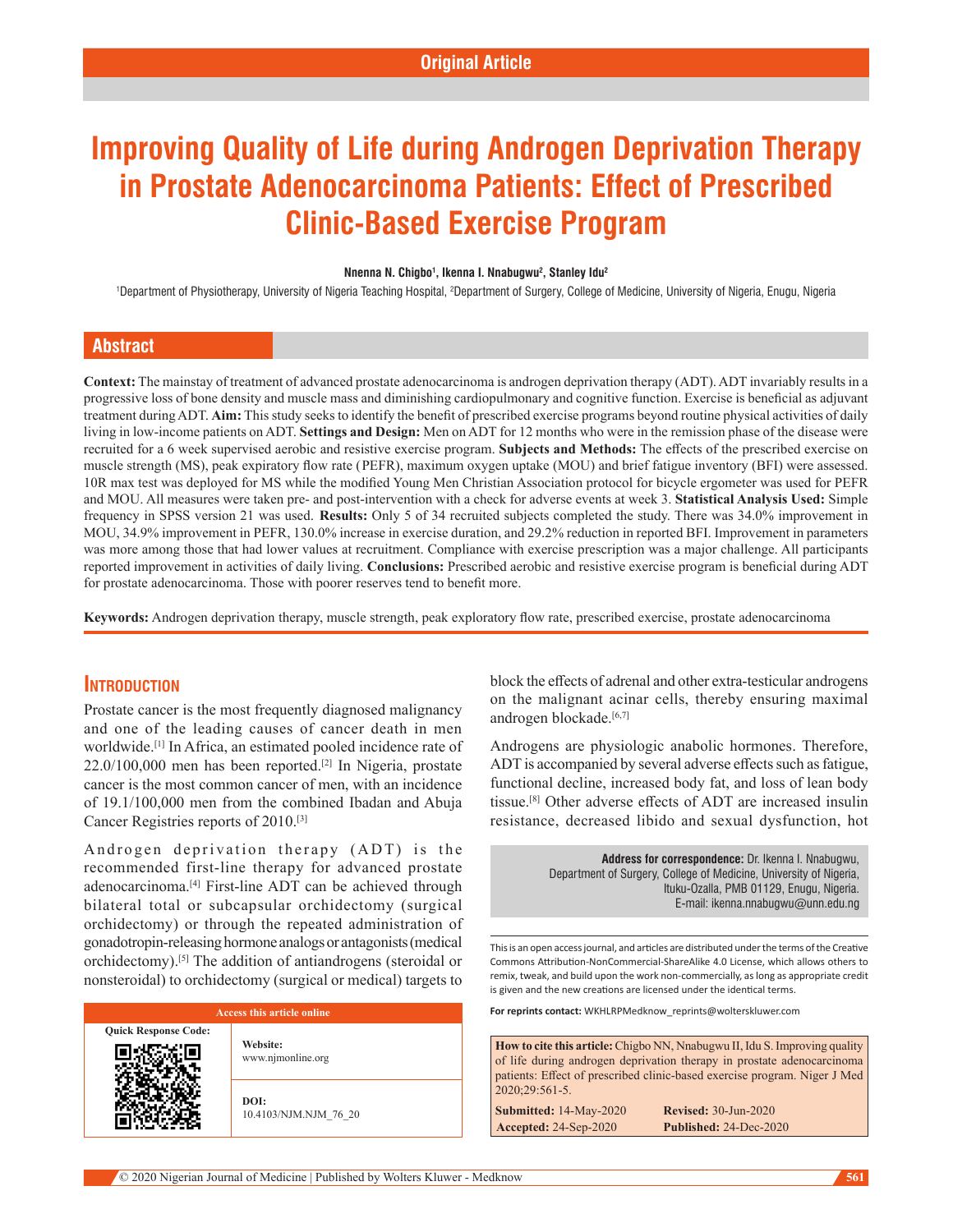flashes, gynecomastia, reduced testis size, anemia, and loss of bone mineral density.[9] These effects result from a reduction in circulating levels of androgens, mostly testosterone.<sup>[10,11]</sup> ADT is known to impair physical strength with time, resulting in increased fatigue.[12] Clearly, ADT has the potential of negatively affecting the overall quality of life (QoL) of prostate adenocarcinoma patients.

In Nigeria, ADT, in the form of surgical orchidectomy is prevalently administered due to a combination of late presentation with advanced diseases and challenges in accessing medical orchidectomy.<sup>[5,13]</sup> Although 90% disease remission rates have been reported with ADT, the aforementioned adverse effects could lead to reduced physical wellbeing.

Studies have reported extensively on the benefits of exercise, especially supervised exercise, in cancer patients during treatment and afterwards.[14] In a systematic review, Gardner *et al*. demonstrated benefits, to prostate adenocarcinoma patients, of aerobic and resistance training exercises on muscular strength, cardiorespiratory fitness, functional task performance, lean body mass, and on level of fatigue, but with some inconsistent effects on adiposity.<sup>[15]</sup> Supervised controlled exercise programs are reportedly safe as adjuvant therapy in ADT for prostate cancer.<sup>[16]</sup> When complied with, exercise programs, which may be group-based or home-based, have been found to significantly improve ADT-related fatigue, metabolic and cardiovascular side effects, as well as cognitive function<sup>[17]</sup>

Do prescribed exercise programs offer additional benefits in the care of patients on ADT in our setting? The objective of this study, therefore, is to examine the effect of prescribed, clinic‑based physical exercise program on muscle function, cardiopulmonary function, and fatigue in patients on ADT for prostate adenocarcinoma in our low‑income setting.

## **Subjects and Methods**

Consecutive patients diagnosed with advanced prostate adenocarcinoma who have been on ADT for a period of 12 months form the study population. The patients were recruited from the Urology Clinic of a tertiary health institution in a low‑income setting, while the prescribed exercise was undertaken at the Physiotherapy department of the same institution. All patients were 12 months post bilateral total orchiectomy at recruitment. On enrollment, these patients were observed for 6 weeks as control arm before cross over to participate in the exercise program for the next 6 weeks.

The cardiopulmonary function was tested with a graded exercise test using a modified Young Men's Christian Association (YMCA) protocol for bicycle ergometer. The Karvonen formula using the age‑predicted maximum heart rate and the resting heart rate was used to calculate the safe target heart rate zone. Each patient cycled on a bicycle ergometer with an inbuilt heart rate monitor regulated by the set age, height, and weight of the participant. The resistance on the bicycle was increased every 3 min by increasing the wattage to achieve 70% of the calculated target heart rate, or the subject reached a steady‑state heart rate, or until signs of fatigue or exhaustion were noted according to the YMCA protocol and the American College of Sports Medicine guidelines.[18] Borg's scale was used to determine the patient's perceived extent of exhaustion. Cycling was at subject's pace as against the 50 rev/min of the YMCA protocol. The initial wattage was set at 25 watts, and the machine self‑adjusted to maintain the preset target heart rate. Maximum oxygen uptake, peak expiratory flow rate (PEFR), and exercise duration were determined.

Muscle strength (MS) and endurance were assessed using the Oxford technique, where the 10R max was determined on a multi‑gym resistive exercise machine. Participants were guided on how to lift weight safely through the full range in the correct form. Weights were lifted incrementally until the highest weight that could be lifted without muscle fatigue was found. This was judged by determining the weight that could be lifted ten times through full range without quivering of the muscle. When determined, each participant lifted 80% of their maximal weight progressively, starting with 8 repetitions in 3 sets.

Blood pressure and resting heart rates were measured after at least 5 min rest upon arrival for the commencement of the exercise activity of the day. Anthropometric measures were done with a standard tape rule and a stadiometer with a weighing scale attached.

Cardiopulmonary and anthropometric indices as well as brief fatigue inventory (BFI) were taken at the onset of the program and again at the end of the 6 weeks. A self-report on the change in daily activities was used to assess QoL qualitatively. It was done by asking simple questions such as, "are you able to cope with your daily activities" and "if yes, has it changed for better or worse in the last 7 days?"

Ethical clearance was obtained from the Health Research Ethics Committee of the University of Nigeria Teaching Hospital, Enugu.

**Table 1: Observed changes in cardiopulmonary function** 

| and muscular function parameters |                          |  |  |
|----------------------------------|--------------------------|--|--|
| <b>Parameter</b>                 | Mean observed change (%) |  |  |
| Cardiopulmonary function         |                          |  |  |
| Maximum oxygen uptake            | $+34$                    |  |  |
| Peak expiratory flow rate        | $+34.9$                  |  |  |
| Exercise duration                | $+130$                   |  |  |
| <b>MS</b>                        |                          |  |  |
| Pull-up                          | $+13.3$                  |  |  |
| Chest press                      | $+13.3$                  |  |  |
| Leg extension                    | $+11.7$                  |  |  |
| Leg curl                         | $+25.0$                  |  |  |
| Pull down                        | 0.0                      |  |  |
| MS: Musele strenoth              |                          |  |  |

MS: Muscle strength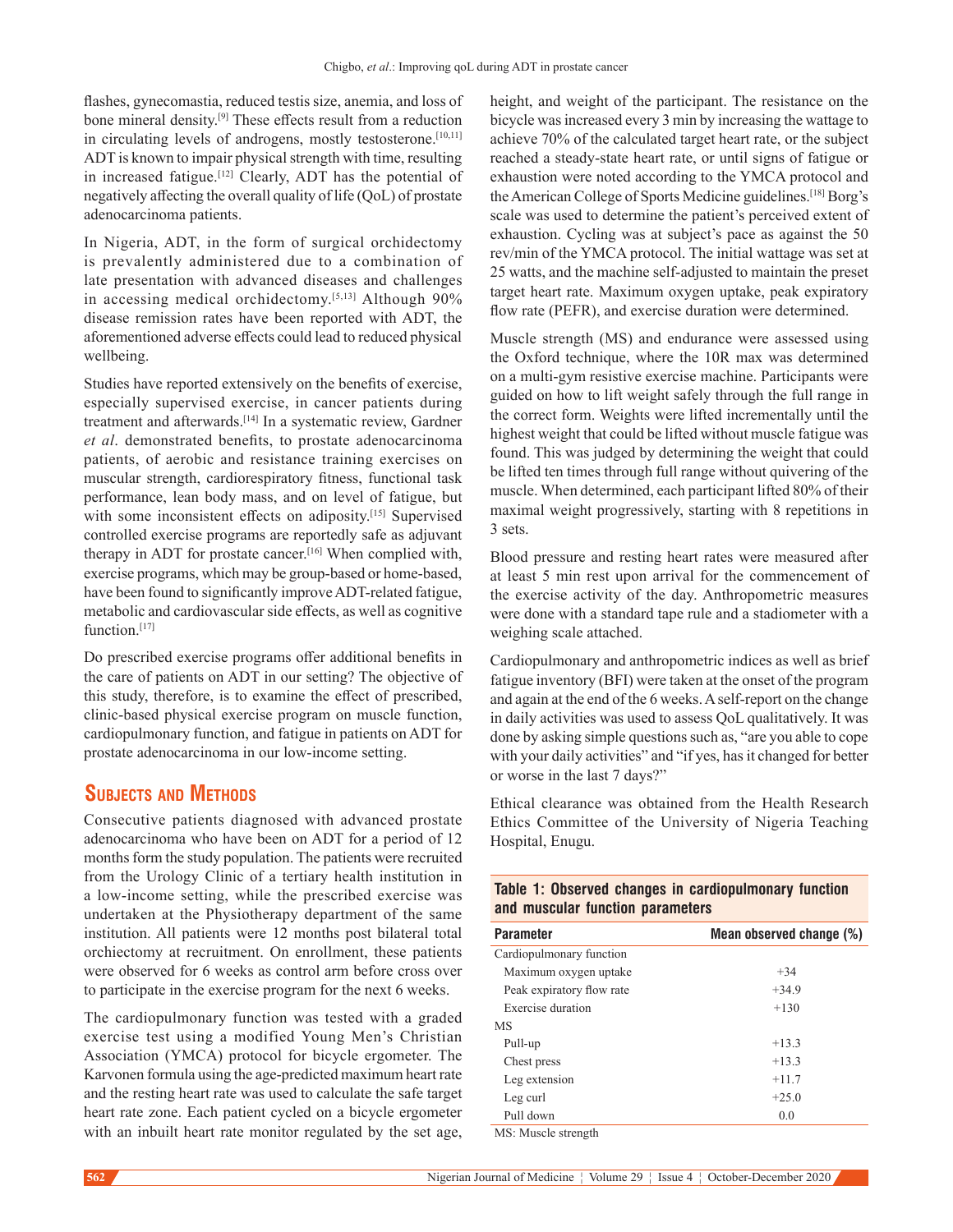| Table 2: Peak expiratory flow rate values before and after 6 weeks of prescribed controlled exercises |                     |                      |                         |                   |  |
|-------------------------------------------------------------------------------------------------------|---------------------|----------------------|-------------------------|-------------------|--|
| <b>Participant ID</b>                                                                                 | Preexercise (L/min) | Postexercise (L/min) | Interval change (L/min) | Percentage change |  |
| 001                                                                                                   | 236                 | 430                  | 194                     | 82.2              |  |
| 002                                                                                                   | 233                 | 330                  | 97                      | 41.6              |  |
| 003                                                                                                   | 243                 | 310                  | 67                      | 27.5              |  |
| 004                                                                                                   | 363                 | 436                  | 73                      | 20.1              |  |
| 005                                                                                                   | 300                 | 310                  | 10                      | 3.3               |  |
| Mean                                                                                                  | 275.0               | 363.2                | 88.2                    | 34.9              |  |

## **Table 3: Compares the tolerated duration of the first exercise session at the onset of the exercise program and at the conclusion of the exercise program, 6 weeks after, for each participant**

| <b>Participant</b><br>ID | <b>First session</b><br>(min) | <b>Last session</b><br>(mins) | <b>Change</b><br>(min) | <b>Percentage</b><br>change |
|--------------------------|-------------------------------|-------------------------------|------------------------|-----------------------------|
| 001                      | 10.0                          | 30.0                          | 20.0                   | 200                         |
| 002                      | 10.0                          | 20.0                          | 10.0                   | 100                         |
| 003                      | 5.0                           | 20.0                          | 15.0                   | 150                         |
| 004                      | 10.0                          | 20.0                          | 10.0                   | 100                         |
| 005                      | 10.0                          | 20.0                          | 10.0                   | 100                         |
| Mean                     | 9.0                           | 22.0                          | 13.0                   | 130                         |

## **Results**

Of the 34 study subjects that were recruited with informed consent,  only 5 completed the prescribed exercise regimen. The subjects that opted out cited logistics associated with a thrice weekly visit to the hospital's physiotherapy unit as the main reason. Hence, this is a case series of the 5 men. The mean age is  $72.2 \pm 3.9$  years, and the mean body weight is  $54 \pm 8.9$ kg. They are all 12 months post bilateral total orchidectomy at recruitment.

Table 1 shows the mean changes in cardiopulmonary and muscular function parameters. This table shows some positive change (improvement) in all parameters of interest except in "pull-down" MS. The positive change (improvement) in exercise duration is quite remarkable.

The observations from the peak expiratory flow rate (PEFR) for each of the participants are shown in Table 2. In all five subjects, there is an observable improvement in peak expiratory flow rate (PEFR) after the 6 weeks of prescribed controlled exercise. The improvement appears to be higher in subjects with poorer PEFR pre-exercise.

The duration tolerated per exercise session for each participant is noted. Table 3 shows the duration tolerated at the first exercise session and the duration tolerated at the last exercise session, 6 weeks after, for each study participant. Each subject tolerated the exercise longer at the conclusion of the 6‑week program.

The mean weights tolerated for the various MS and endurance exercises at the first exercise session are compared against the mean weights tolerated at the last exercise session 6 weeks after, as shown in Table 4.

With the exception of pull-down exercise, there is an increase in the mean weight tolerated for all the other exercise programs over the 6‑week period.

All patients reported an improvement in daily activities and overall QoL. There is also a mean improvement of 29% in the BFI, as shown in Table 5.

At the conclusion of the 6‑week exercise program, each subject reported an improvement in the BFI ranging from 20% to 45%.

## **Discussion**

ADT is generally recognized as the first-line treatment for advanced prostate adenocarcinoma.<sup>[4]</sup> ADT has recognized time dependent adverse effects consequent on withdrawing the anabolic effect of androgens. Beyond the first few years of ADT, and in the absence of any chemical, radiological, or clinical evidence of tumor progression, the adverse effects of ADT may become major contributors to poor QoL.<sup>[9,17]</sup> For instance, osteoporosis complicating prolonged ADT is known to be a cause of spinal adverse events in prostate adenocarcinoma patients.

The beneficial effects of prescribed exercise programs on cardiopulmonary function, muscle function, and bone density are known and have been leveraged upon in mitigating some of the adverse effects of cancer treatment generally.<sup>[14,19]</sup> Hence, the observed poor compliance with prescribed exercise program for the prostate adenocarcinoma patients on ADT in this low‑income setting is quite worrisome. Whatever the reasons for this observation may be, the implication is that these patients fail to appreciate the suggested possible benefits from such exercise programs.

This study investigated the effect of a 6‑week supervised, clinic‑based exercise program for men on ADT of 12 months duration for prostate adenocarcinoma. These men are in clinical and biochemical remission. The study noted improvement in cardiopulmonary function and MS at the least on short-term basis, as has been observed from other studies.<sup>[19]</sup> Though these study participants are peasant farmers and traders in low‑income settings, and cannot be said to have sedentary lifestyles, there are observed improvements on the study parameters [Table 1] suggesting that activities of daily living alone do not constitute adequate physical activity for optimal cardiopulmonary and muscular functions in these individuals.[5]

The mean PEFR of these participants prior to the commencement of the exercise program is 275.0 L/min [Table 2], which is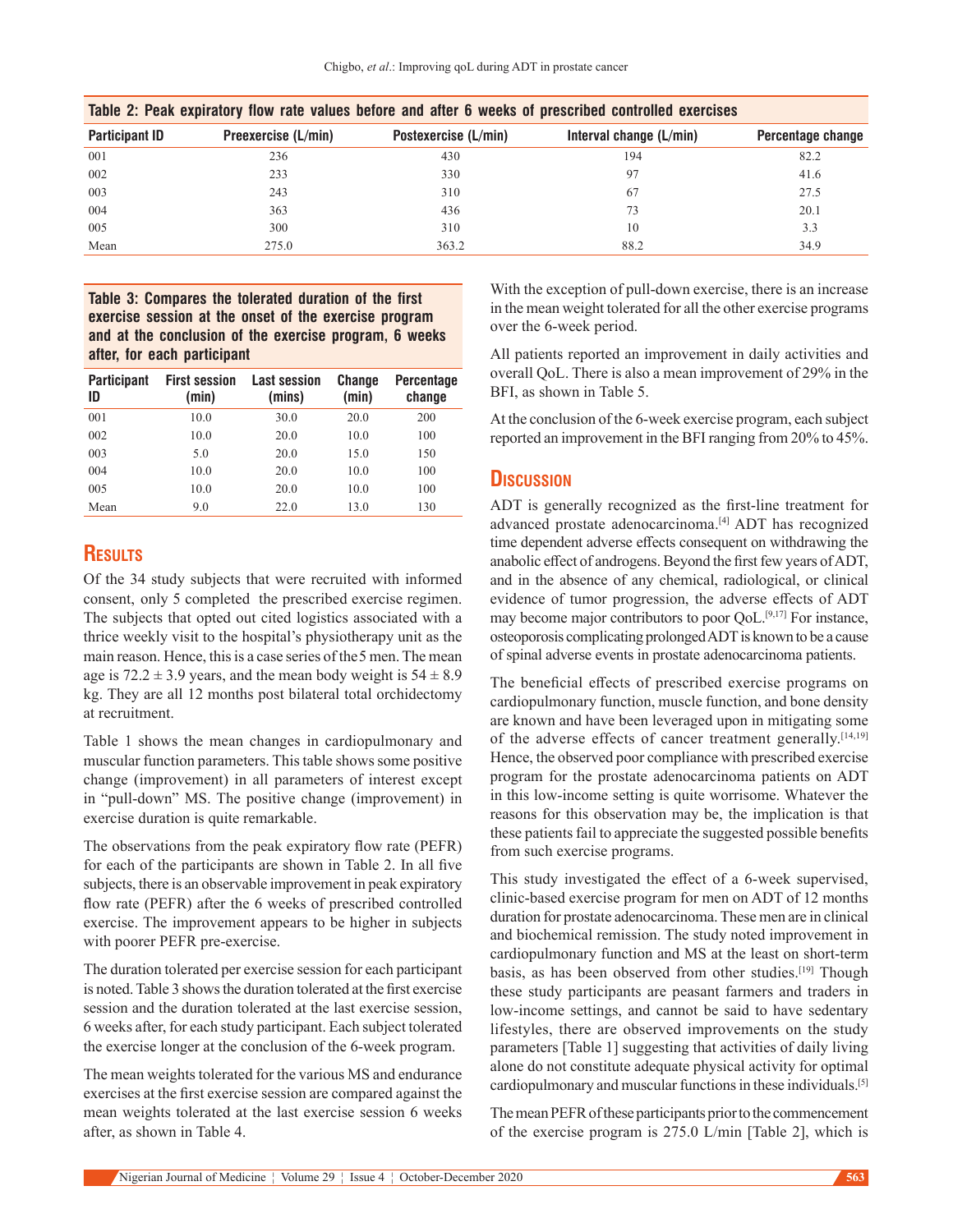| <b>Muscle strength and</b><br>endurance exercise | $1st$ session mean<br>weight (kg) | <b>Last session</b><br>mean weight (kg) | Change in<br>mean weight | Percentage<br>change |
|--------------------------------------------------|-----------------------------------|-----------------------------------------|--------------------------|----------------------|
| Pull-up                                          | 6.75                              | 7.65                                    | 0.90                     | 13.3                 |
| Pull-down                                        | 11.25                             | 11.25                                   | 0.0                      | 0.0                  |
| Chest press                                      | 6.75                              | 7.65                                    | 0.90                     | 13.3                 |
| Leg extension                                    | 7.65                              | 8.55                                    | 0.90                     | 11.7                 |
| Leg curl                                         | l.80                              | 2.25                                    | 0.45                     | 25.0                 |

**Table 4: Compares the mean weights tolerated at the first exercise session against the mean weights tolerated at the last exercise session**

## **Table 5: The brief fatigue inventory before and after the exercise program is shown for each of the 5 participants**

| <b>Participant</b><br>ID | <b>Preexercise</b> | <b>Postexercise</b> | Change  | <b>Percentage</b><br>change |
|--------------------------|--------------------|---------------------|---------|-----------------------------|
| 001                      | 85                 | 65                  | $-20$   | 23.5                        |
| 002                      | 81                 | 65                  | $-16$   | 19.7                        |
| 003                      | 82                 | 60                  | $-22$   | 26.8                        |
| 004                      | 60                 | 33                  | $-27$   | 45.0                        |
| 005                      | 64                 | 44                  | $-20$   | 31.2                        |
| Mean                     | 74.4               | 53.4                | $-21.0$ | 29.2                        |

similar to values observed from studies recruiting elderly men with compromised respiratory function, but lower than values among men with optimal respiratory function.[17,20] With the prescribed exercise program, the mean PEFR increased appreciably, approaching optimal values in men. Interestingly, the increment in PEFR is seen more among participants with poorer PEFR values at recruitment [Table 2]. The implication, therefore, is that PEFR may, with further evaluation, be used as a possible indicator of patients that will benefit from prescribed exercise programs during ADT.

At the end of the 6 weeks, each participant lasted longer at exercise sessions when compared to the values at the onset [Table 3]. In addition, there is some improvement in MS of each participant, as observed with the various exercise modules [Table 4]. These observations are indicators of increased ability to perform physical functions with less fatigue and an improved sense of well‑being. Fatigue is documented as one of the challenges of therapy for cancer and active measures are required to modify it.[18] Supervised exercises constitute a recognized part of such active measures.

At recruitment, the participants in this study checked in moderate to severe fatigue with the BFI [Table 5]. On the background of nadir levels of serum testosterone and serum prostate‑specific antigen, tumor burden may be contributing minimally to the level of fatigue reported than at recruitment. The ongoing ADT may be contributing substantially to the observed fatigue.<sup>[12]</sup> That the exercise-related improvement in MS at the end of the 6‑week program coincides with a reduction in the reported level of fatigue is in keeping with the recommendation that supervised exercise be instituted during ADT.[19,21]

In addition, a 29% reduction in the mean reported level of BFI is observed, possibly because the exercise program is for 6 weeks. There is no reason to adduce that longer durations of exercise will not result in higher values of reduction in BFI since observations elsewhere suggest that improvement in muscle function, as well as cardiopulmonary and cognitive function, with controlled exercises, correlates positively with the duration of the patient with the exercise program.[22]

Findings from this series suggest that patients on ADT in the form of bilateral total orchidectomy in low socioeconomic settings benefit from prescribed physical exercise programs. Compliance with such prescriptions, however, could be a major challenge. Undertaking prescribed exercises beyond activities of daily living improves cardiopulmonary function and level of fatigue with activities of daily living. This study is limited by high drop out rates of participants due to the need to visit the hospital physiotherapy unit frequently.

## **Conclusions**

Prescribed exercise programs comprising aerobic and resistive components are beneficial in improving cardiopulmonary and muscle function with resultant improvement in the reported level of fatigue among persons diagnosed with advanced prostate adenocarcinoma who are in remission on ADT. It appears persons with poorer PEFR benefit more from such exercise programs.   A properly funded randomized control trial is needed to further evaluate the findings thereof.

### **Acknowledgment**

The authors are grateful to Ahmad R. Adamu, Emelie M. Anekwu, and David A. Okoh for their contribution to the production of this manuscript.

#### **Financial support and sponsorship** Nil.

#### **Conflicts of interest**

There are no conflicts of interest.

## **References**

1. Global Burden of Disease Cancer Collaboration, Fitzmaurice C, Akinyemiju TF, Al Lami FH, Alam T, Alizadeh‑Navaei R, *et al*. Global, regional, and national cancer incidence, mortality, years of life lost, years lived with disability, and disability-adjusted life-years for 29